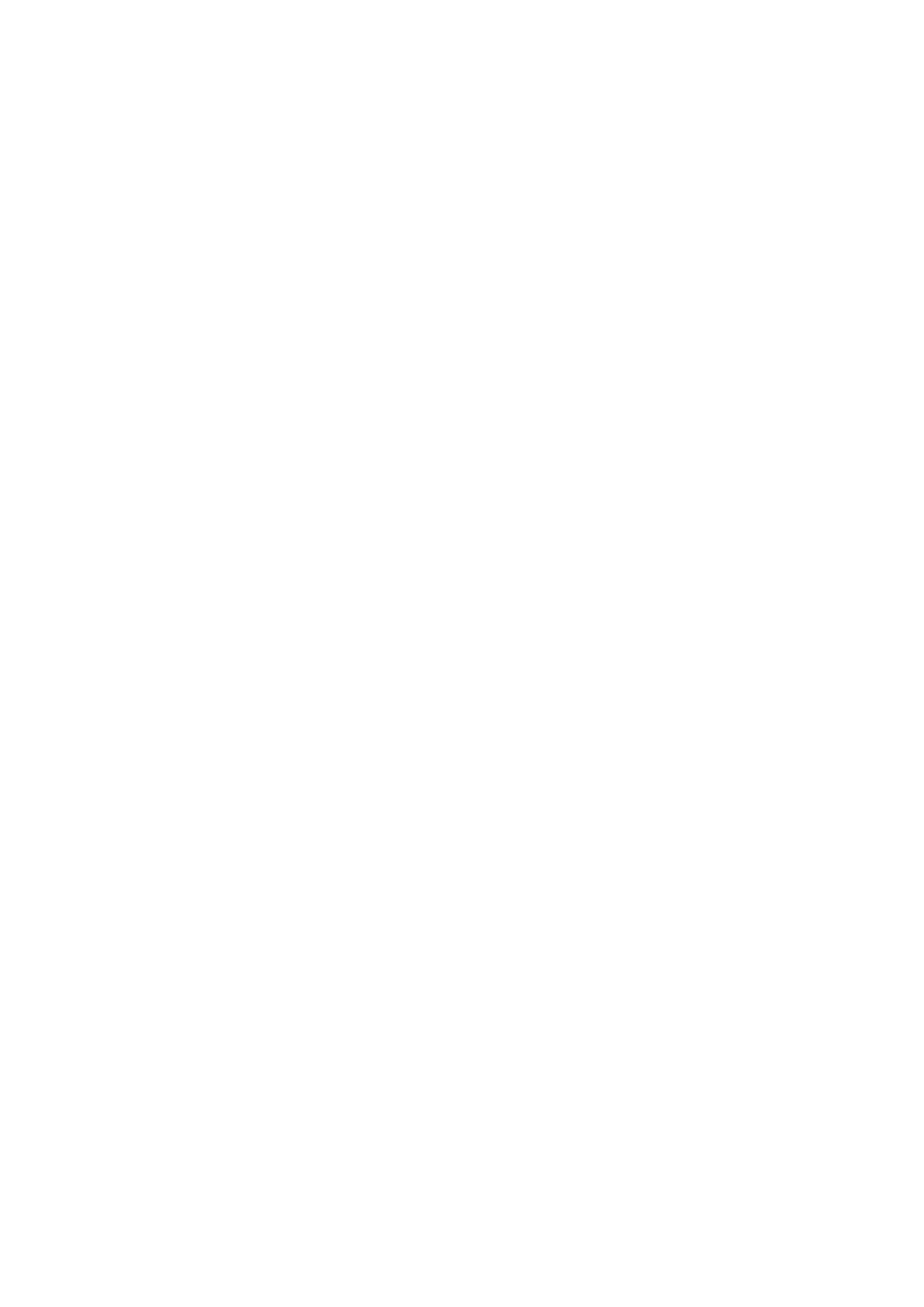

# **Dust Properties of Super-Nova Remnant (Crab Nebula) Using AKARI Survey**

**A. K. Jha<sup>1</sup> , A. Yadav<sup>1</sup> , D. R. Upadhyay2, \* and B. Aryal<sup>1</sup>**

<sup>1</sup>Central Department of Physics, Tribhuvan University, Nepal <sup>2</sup>Department of Physics, Amrit Campus, Tribhuvan University, Nepal \*Corresponding Email: mnadphy03@gmail.com/devendra.upadhyay@ac.tu.edu.np

*Received: 12th November, 2021; Revised: 10th December, 2021; Accepted: 27th December, 2021*

### **ABSTRACT**

We present the distribution of dust color temperature, Planck's function, dust mass, and visual extinction in the far-infrared (140 µm and 90 µm) AKARI surveys of the Crab Nebula using Sky View Virtual Observatory. With a systematic search of a supernova remnants, we found Crab Nebula at R. A. (J2000) / Decl. (J2000) =  $05^h$  34' 31.94"/+22<sup>0</sup> 00' 52.20". The maximum flux is found to be 145.94  $MJysr^{-1}$  at 140 µm and 177.01  $MJysr^{-1}$  at 90 µm wavelength. The total dust mass of the Supernova remnant is estimated to be  $6.11 \times 10^{39}$  kg (3.07×10<sup>9</sup> M<sub>o</sub>) and the dust color temperature is found in the range between 31.16 K to 47.11 K with mean value of temperature of 38.07 K. Similarly we obtained the value of Planck's function in the range of  $3.96 \times 10^{-15}$  Wm<sup>-2</sup>sr<sup>-1</sup>Hz<sup>-1</sup> to  $1.96 \times 10^{-14}$  Wm<sup>-2</sup>sr<sup>-1</sup>Hz<sup>-1</sup> with average value  $9.59 \times 10^{-15}$  Wm<sup>-2</sup>sr<sup>-1</sup> <sup>1</sup>Hz<sup>-1</sup>. The value of visual extinction ranges from 9.21  $\times$  10<sup>-14</sup> mag to 2.70  $\times$  10<sup>-13</sup> mag with mean value of  $1.57 \times 10^{-13}$  mag. The distribution trend of flux, dust color temperature, and Planck's function are nearly similar, whereas dust mass and visual extinction follow an inverse relationship with the previous three parameters.

**Keywords**: AKARI; Crab Nebula; Dust Color Temperature; Dust mass; Visual Extinction.

## **1. INTRODUCTION**

A supernova is the result of a star ending by a powerful explosion leaving behind an expanding gaseous remnant. The origin of interstellar medium, black holes, X-ray binaries, etc. are connected to super-nova explosion [1-3]. Supernovae is the main cause of efficient dust in the galaxies. Using  $100 \mu m$  and  $60 \mu m$  IRAS maps, Kiss et al. (2004) and Koenyves et al. (2007) investigated 462 far-infrared loops, studied their luminosity distributions and concluded that these structures are formed and governed by supernovae and young stellar winds at the low Galactic latitude[4, 5]. The dust in the universe is mostly from the explosion that may be from star formation or star explosion or maybe a collision between meteoroids, maybe others things which can't be discovered yet [6-9]. Matsuura et al. had also studied that the dust in the universe is from SN eject [10]. Dust plays an important role in our earth, our solar system and also the whole

64

universe. The radiation in the galaxies in the space is also due to the dust evolved from the supernova explosion [11]. Matsuura et al., (2015) confirmed large mass of dust in the eject of supernova SNe 1987A is about 0.4 to 0.7  $M_{\circ}$  and according to them core collapse supernova (CCSNe) is the main source of interstellar dust [12]. Supernova remnants (SNRs) play an important key role in understanding supernovae explosion mechanism, star formation, the phenomenon of dust formation mechanism, exploring the likely sources of Galactic cosmic rays, and the chemical enrichment of interstellar medium (ISM) [13-15]. Supernova remnants are very important because it gives the structure of the galaxies. They are also the source of heating of the interstellar gas by the means of magnetic turbulence and violent shocks. It is important for our evolution because it forms the heaviest elements like iron, magnesium, copper, gold, uranium etc. The Milky Way Galaxy contains over 200 supernova remnants which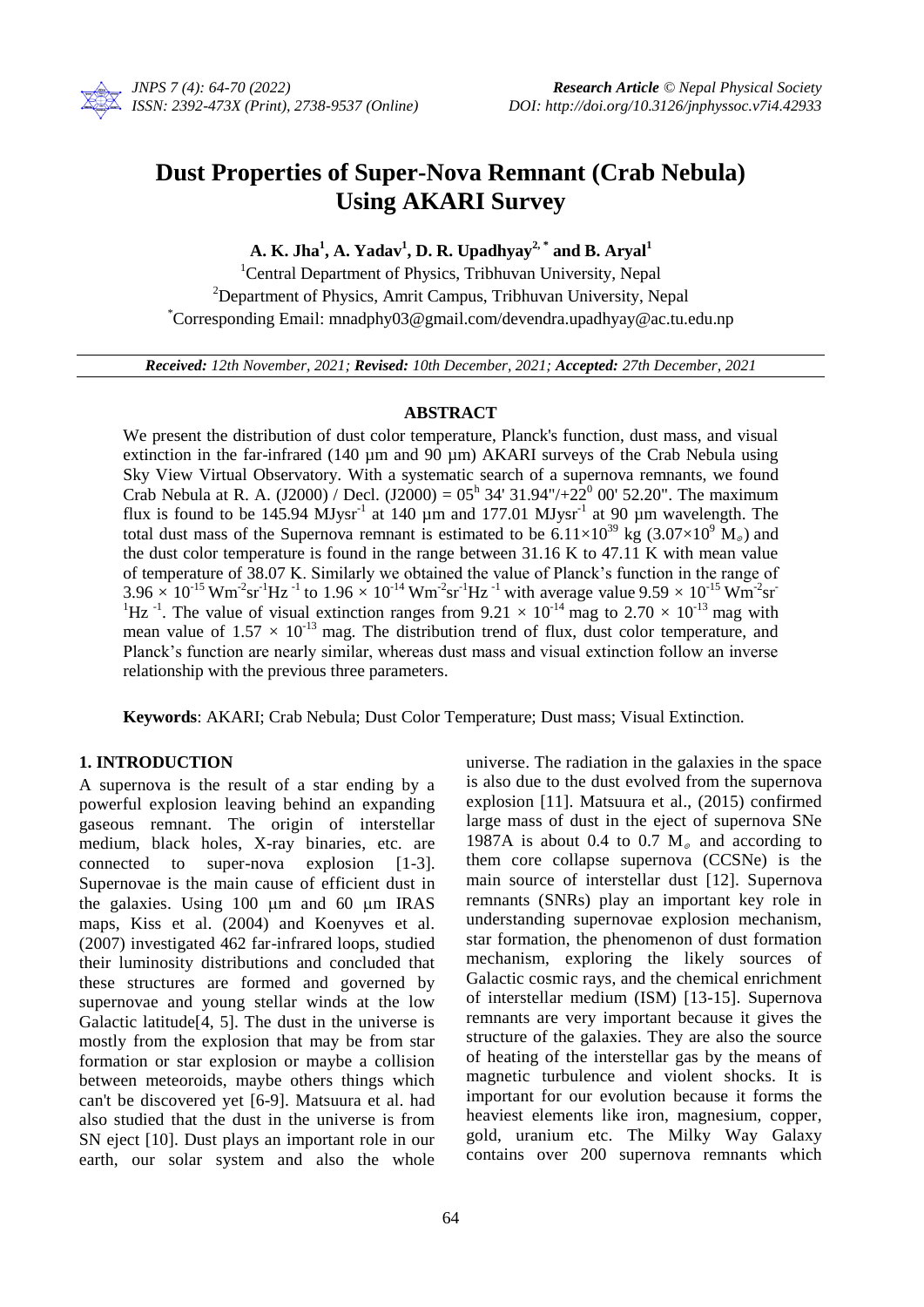make our galaxy beautiful. It is the source of energy and heavy elements [13-15]. Green et al. (2004) suggest that 77% of the remnants are closed as shell, 12% are composite and remaining and 4% have not observed clearly [16]. These facts suggest that interstellar dust plays an important role in shaping mechanism of ISM. Several authors studied about dust environment around Nebula, Pulsars, AGB stars and white dwarfs using IRAS, IRIS AKARI band and survey they found two digit and very low kelvin dust color temperature [17-26]. So, we studied the physical properties interstellar dust like dust temperature, distribution of Planck's function, dust mass, and visual extinction, etc. near the supernova remnant crab nebula.

# **2. METHODS AND MATERIALS**

### **2.1 Database**

We used SkyView virtual Observatory (https://skyview.gsfc.nasa.gov) in order to search an isolated nebular structure at different AKARI wavelength bands nearby the supernova remnant i.e., Crab Nebula for our observation of dust abundance. We followed the method used by Jha and Aryal, (2017) during the search of best candidate [24, 26].

We found an isolated nebular structure at R. A.  $(J2000)$ : 05<sup>h</sup> 34<sup>'</sup> 940<sup>''</sup>, Decl.  $(J2000)$ : +22<sup>°</sup> 00' 52.20' , and downloaded the FITS images in two different bands of AKARI (90 µm and 140 µm) for our datasets.



Fig. 1: The image size(degree) of  $0.5^{\circ} \times 0.5^{\circ}$  AKARI images of nebular structure in 90 µm, and 140 µm bands with R.A./Decl.(J2000) =  $05^{\text{h}}34'31.940'$ /+22<sup>0</sup>00 52.20" (SkyView Query Form (nasa.gov)).

The FITS images were downloaded and processed using software Aladin v11.0.

### **2.2 Dust Color Temperature**

For the estimation of dust color temperature. The flux density emitted at a wavelength  $\lambda_i$  is given by [27-29]

$$
F = \left| \frac{2hc}{\lambda_i^3 \left( e^{\frac{hc}{\lambda_i K T_d}} - 1 \right)} \right| N_d \alpha \lambda_i^{-\beta} \Omega_i \tag{1}
$$

where,  $N_d$  is the dust grains column density,  $\alpha$  is a constant which depend on the flux and optical depth of the dust,  $\beta$  is emissivity index varies with wavelength,  $\lambda_i$  and  $\Omega_i$  is the solid angle made by the detector.

To obtain the dust color temperature equations let us consider  $T_d \ll 1$  and  $\Omega_{90} = \Omega_{140}$  and also  $\lambda_{140} =$ 

 $\boldsymbol{h}$  $rac{hc}{kT_{140}}$  and  $\lambda_{90} = \frac{h}{kT}$  $\frac{hc}{kT_{90}}$ , the ratio of flux densities at 90  $\mu$ m, F(90  $\mu$ m) and 140  $\mu$ m,

F( $140 \mu m$ ) gives the value of R as:

$$
R = \frac{\left[\left(e^{\frac{hc}{\lambda_{140}KT_{d}}-1}\right)}{\left(e^{\frac{hc}{\lambda_{90}KT_{d}}-1}\right)}\right]0.64^{-(3+\beta)}
$$
(2)

By substituting the value of  $T_{140} = 103$  K and  $T_{90} =$ 160 K in equation (2)

$$
R = \frac{\left[ \left( e^{\frac{103}{T_d}} - 1 \right) \right]}{\left( e^{\frac{160}{T_d}} - 1 \right)} 0.64^{-(3+\beta)} \tag{3}
$$

The value of β depends upon the properties of dust grains such as size, composition, compactness etc.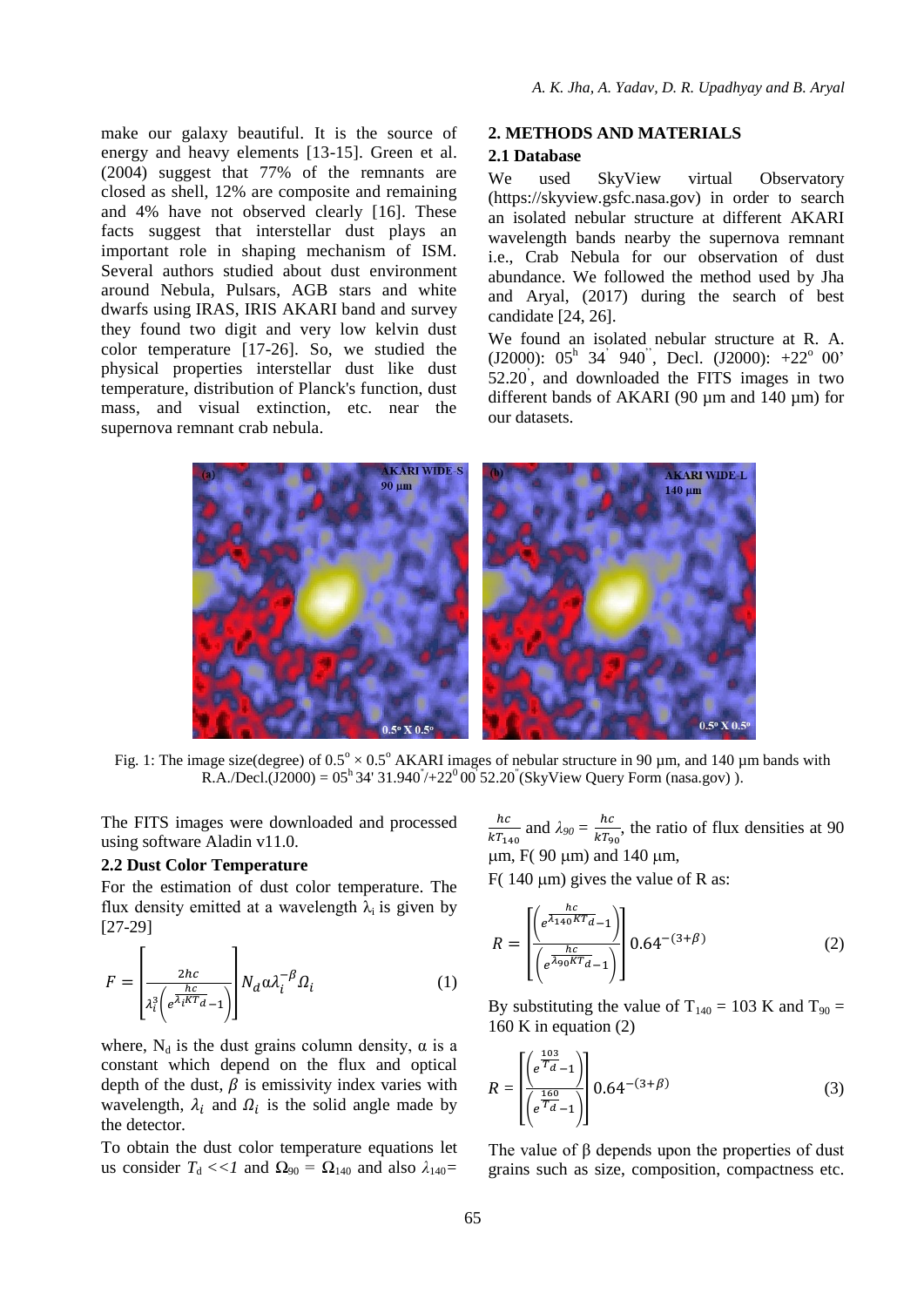For the pure black body  $\beta = 0$ , for amorphous layerlattice mater β = 1 and for metal and crystalline dielectrics  $\beta = 2$ . For smaller value of  $T<sub>d</sub>$ , 1 can be dropped from both numerator and denominator of above equation (3) and it takes the form

$$
R = 0.64^{-(3+\beta)} \left[ \frac{\left( e^{\frac{103}{T_d}} \right)}{\left( e^{\frac{160}{T_d}} \right)} \right] \tag{4}
$$

Taking natural logarithm on both sides of equation (4) we get

$$
ln(R) = ln(0.64^{-(3+\beta)}) \left[ \frac{\frac{103}{T_d}}{\frac{160}{T_d}} \right]
$$
 (5)

$$
T_{\rm d} = \frac{-57}{\ln\left[\right. R \times 0.64^{(3+\beta)}\right]}\tag{6}
$$

Which is the required Dust color temperature of the supernova remnant using AKARI 90 and 140  $\mu$ m wavelength.

Where, 
$$
R = \frac{F(90)}{F(140)}
$$
 (7)

Equation (6) is used for the determination of the dust grain temperature in the remnant of the Supernova [24, 26].

### **2.3 Dust Mass Estimation**

Dust mass can be estimated by the method of Hilderbrand (1983) and Young et al. (1983). According to them the dust mass can be calculated from infrared flux densities [30, 31] as:

$$
M_{dust} = \frac{4}{3} \frac{a\rho}{Q_v} \left[ \frac{S_v D^2}{B(v, T_d)} \right] \tag{8}
$$

where,

 $a$  = weighted grain size  $\rho = \text{grain density}$ *D* = Distance of the Structure

 $Q = \sigma r \sin \theta$  emissivity

$$
Q_0
$$
 = gain emissionity

$$
S_v = f \times 5.288 \times 10^{6} \text{ MJy sr}
$$

For 140 µm emitter

 $a = 0.1 \text{ }\mu\text{m}$ 

$$
\rho = \text{grain density} = 3000 \text{ kg m}^{-3},
$$

$$
Q_0
$$
 = grain emissivity = 0.0010 (for 140 µm)

 $Q<sub>v</sub>$  = grain emissivity = 0.0046 (for 90 µm)

Where,  $1$ MJysr<sup>-1</sup>=  $1.26 \times 10^{-19}$  kgs<sup>-2</sup>

and  $f =$  relative flux density measured from the Groningen AKARI.

For 140 µm wavelength, the expression for the dust mass reduces to,

$$
M_{\text{dust}} = 0.40 \left[ \frac{S_v D^2}{B(v, T_d)} \right] \tag{9}
$$

The value of Planck's function  $B(v, T_d)$  varies with frequency, and temperature. The Planck's function is a well-known function, given by

$$
B(v,T) = \frac{2hv^3}{c^2} \left[ \frac{1}{exp\left(\frac{hv}{kT_d}\right) - 1} \right] \tag{10}
$$

where,

$$
h = Planck's constant
$$

 $c =$  velocity of light

 $v =$  frequency at which the emission is observed

$$
T_d
$$
 = Dust color temperature of each pixel

# **2.4 Visual Extinction**

For estimation of visual extinction optical depth can be written as [26, 27]

$$
\tau_{140} = \left(\frac{F_{140\mu m}}{B(\nu, T_d)_{140}}\right) \tag{11}
$$

Here  $F_{140\mu m}$  in kgs<sup>-2</sup> and B(v, $T_d$ )<sub>140</sub> in Wm<sup>-2</sup>sr<sup>-1</sup>Hz<sup>-1</sup> at 140 µm flux in AKARI as suggested by Wood et al. [26] for IRAS survey. For IRIS and AKARI survey, following empirical equation is used to estimate the visual extinction [26, 27]

$$
A_v = 15.078 \left( 1 - e^{\frac{-\tau_{140}}{641.3}} \right) \tag{12}
$$

# **3. RESULTS AND DISCUSSION 3.1 Projection Map**



Fig. 2: The projection map of our candidate.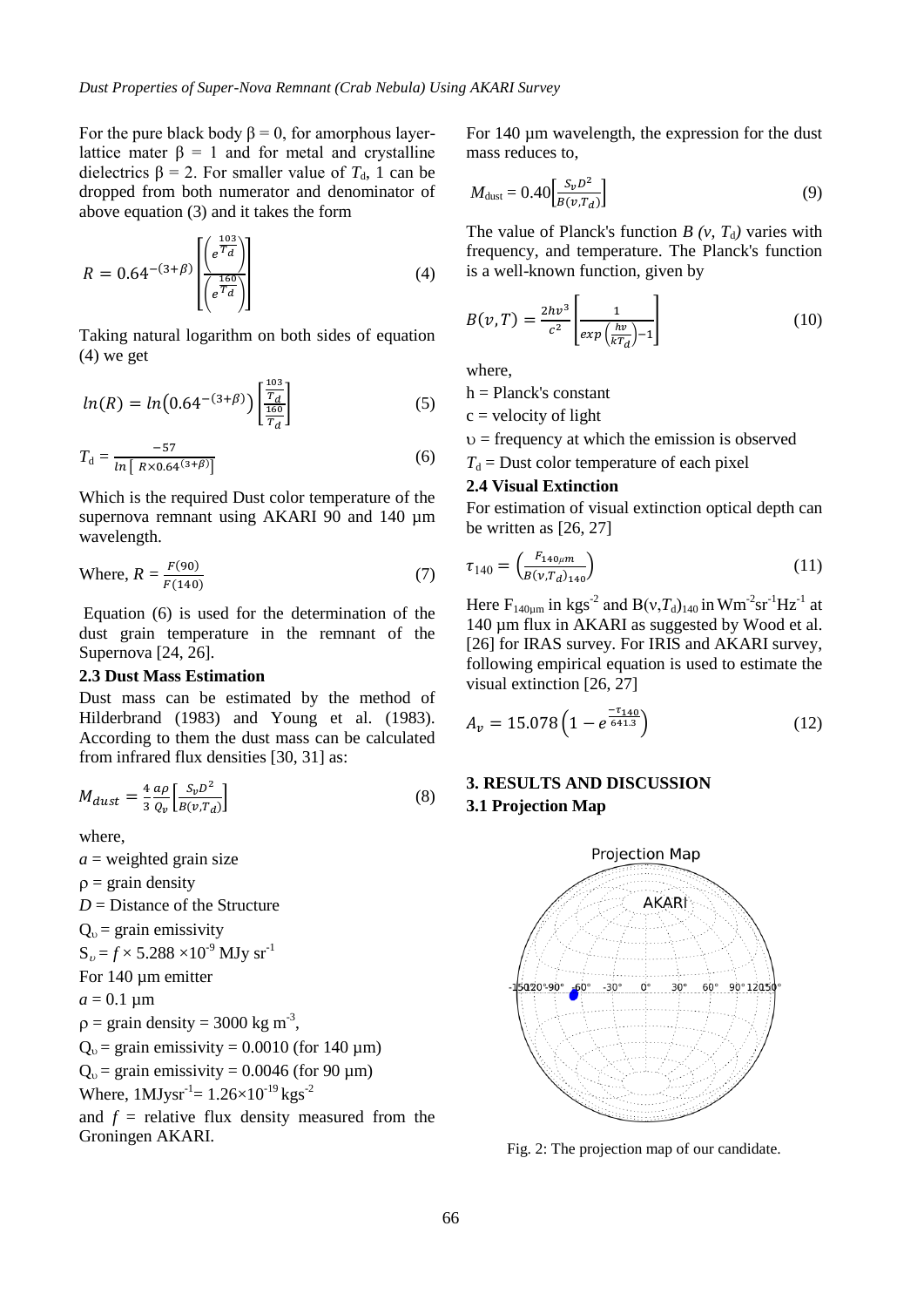The selected nebular structure centered at R. A.  $(J2000)$  / Decl.  $(J2000) = 05<sup>h</sup> 34' 31.94''/+22<sup>0</sup> 00'$ 52.20" is shown in projection map with blue color in Figure 2. From this map it is seen that our structure lies near to the equatorial region.

Figure 3 shows the plot of 90µm flux versus 140µm AKARI flux density scattered plot. The equation of best fitted line is given by,

$$
F(90) = 1.28 F(140) - 44.63
$$
 (13)

with the slope of value 1.28 and correlation coefficient  $R^2 = 0.94$ . The slope 1.28 explains that for every additional unit  $MJysr^{-1}$  in flux density at 140 µm the flux density at 90µm increase by an average of  $1.28 \text{ MJysr}^{-1}$ . This shows the strongest linear relationship occurred between these two parameters.



Fig. 3: Correlation between relative flux density at 90  $\mu$ m AKARI *F* (90), and flux density at 140  $\mu$ m AKARI  $F(140)$  of the structure. The solid line represents the best fit line of the scatter plot.

#### **3.2 Contour maps**



Fig. 4: The contour maps of (a)  $F(90 \mu m)$  and (b)  $F(140 \mu m)$  along with their color scale.

Figure  $4(a)$ , (b) shows the contour map of the flux density at 90  $\mu$ m and 140  $\mu$ m MJysr<sup>-1</sup> For these contour plot we had plotted the R.A. (J2000) in xaxis and Decl. (J2000) in y-axis and flux as color map. Figure 4(a), (b) represents a two-dimensional contour plot with the projection of fluxes in the XY

plane. We obtained that the range of flux density at 90  $\mu$ m 23.89 MJysr<sup>-1</sup> to 177.01 MJysr<sup>-1</sup> with average 72.55  $MJysr<sup>-1</sup>$  where as fo4 140 µm band 55.01  $MJysr<sup>-1</sup>$  to 145.94  $MJysr<sup>-1</sup>$  with average 91.47 MJysr-1 . It indicates that there is more deviation in case of 90 µm emission.



Fig. 5: Contour maps of (a) dust color temperature and (b) Planck's function along with their color scale.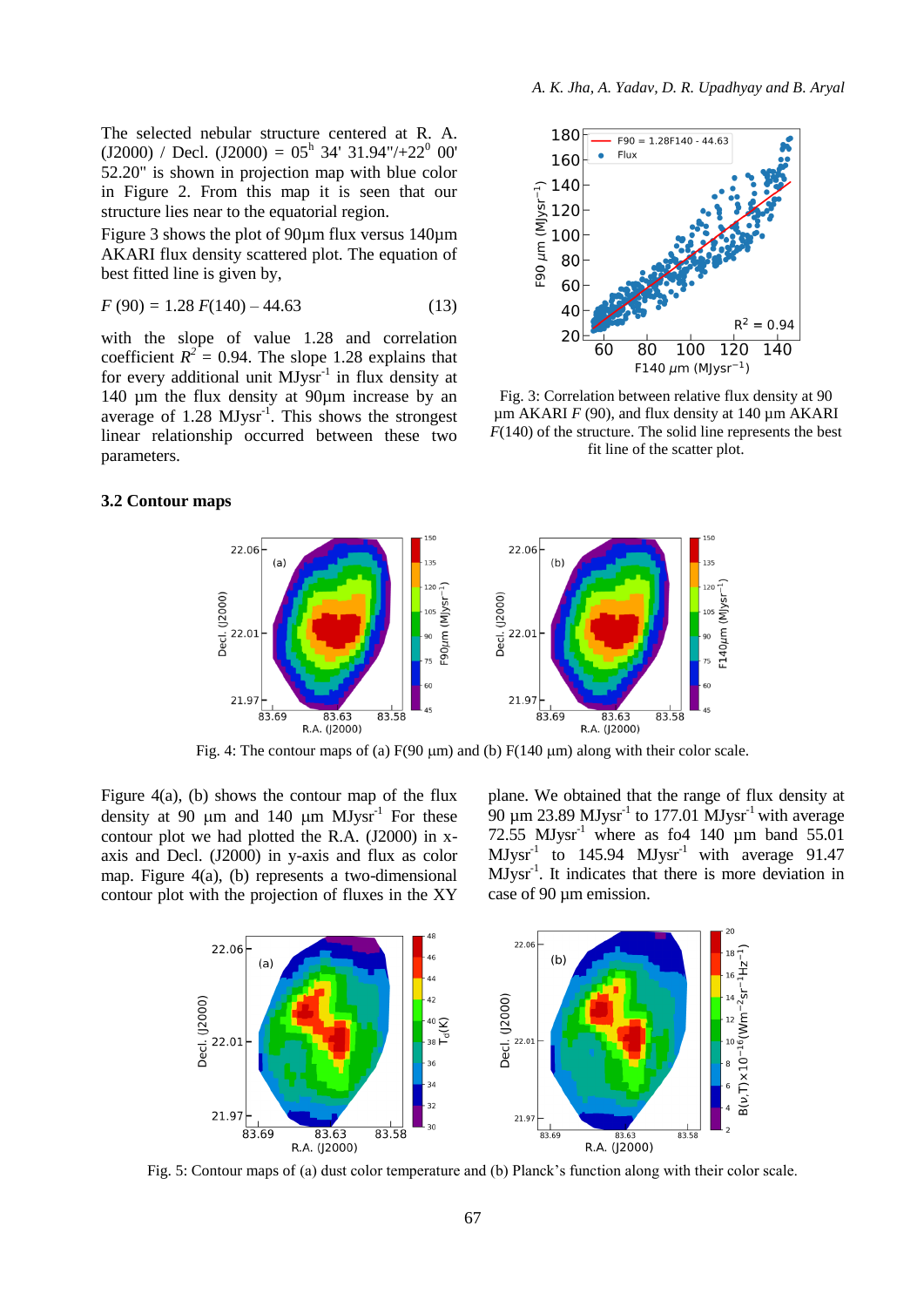Figure 5 (a) and (b) shows the contour map of the dust color temperature  $(T_d)$  in Kelvin and Planck's function (B( $\upsilon$ ,  $T_d$ ) in Wm<sup>-2</sup>sr<sup>-1</sup>Hz<sup>-1</sup>.

For these contour plot we had plotted the R.A. (J2000) in X-axis and Decl. (J2000) in Y-axis and dust color temperature and Planck's function as third parameter along with color bar. In figure violet to red indicates increasing sequence of physical parameters. In this case we obtained the range of dust color temperature from 31.16 K to 47.11 K and whose,

average value 38.07 K. Similarly values of Planck's function varies from  $3.96 \times 10^{-15}$  Wm<sup>-2</sup>sr<sup>-1</sup>Hz<sup>-1</sup> to  $1.96 \times 10^{-14}$  Wm<sup>-2</sup>sr<sup>-1</sup>Hz<sup>-1</sup> and its mean value found to be  $9.59 \times 10^{-15}$  Wm<sup>-2</sup>sr<sup>-1</sup>Hz<sup>-1</sup>. The central part of the structure was found to be hotter than outer region as a consequences the Planck's function higher at the core region than outer region.

Figure 6(a) and (b) shows the contour map of the visual extinction  $(A_v)$  in mag and dust mass  $(M_d)$  in kilogram.



Fig. 6: Contour maps of (a) visual extinction and (b) dust mass along with their color scale.

For these contour plot we had plotted the R.A. (J2000) in X-axis and Decl. (J2000) in Y-axis and visual extinction and dust mass in as color map.

In figure violet to red indicates increasing sequence of physical quantity values. In this case we obtained the range of visual extinction from  $9.21 \times 10^{-14}$  mag to  $2.70 \times 10^{-13}$  mag and average value  $1.57 \times 10^{-13}$  mag. The values of dust mass lies between  $4.14 \times 10^{34}$  kg to  $3.37 \times 10^{36}$  kg and its mean value found to be 7.98  $\times$ 10<sup>35</sup> kg. Here, we observed the core region of the structure to be less dense than the outer region as a

result of the lower extinction in the central part. The mass of dust estimated by Jha et. al, (2017) in cavity is lesser than our calculated dust mass by using AKARI maps at 90 µm and 140 µm [19].

### **3.3 Normal Fit**

Figure 7 (a) and (b) represents the normal distribution plot for dust color temperature and dust mass. In these plots we have tested Gaussian distribution. In figure 7 (a) dust color temperature fitted normal distribution. But in figure 7(b) left skewnes was observed.



Fig. 7: Normal fit of (a) dust color temperature and (b) dust mass.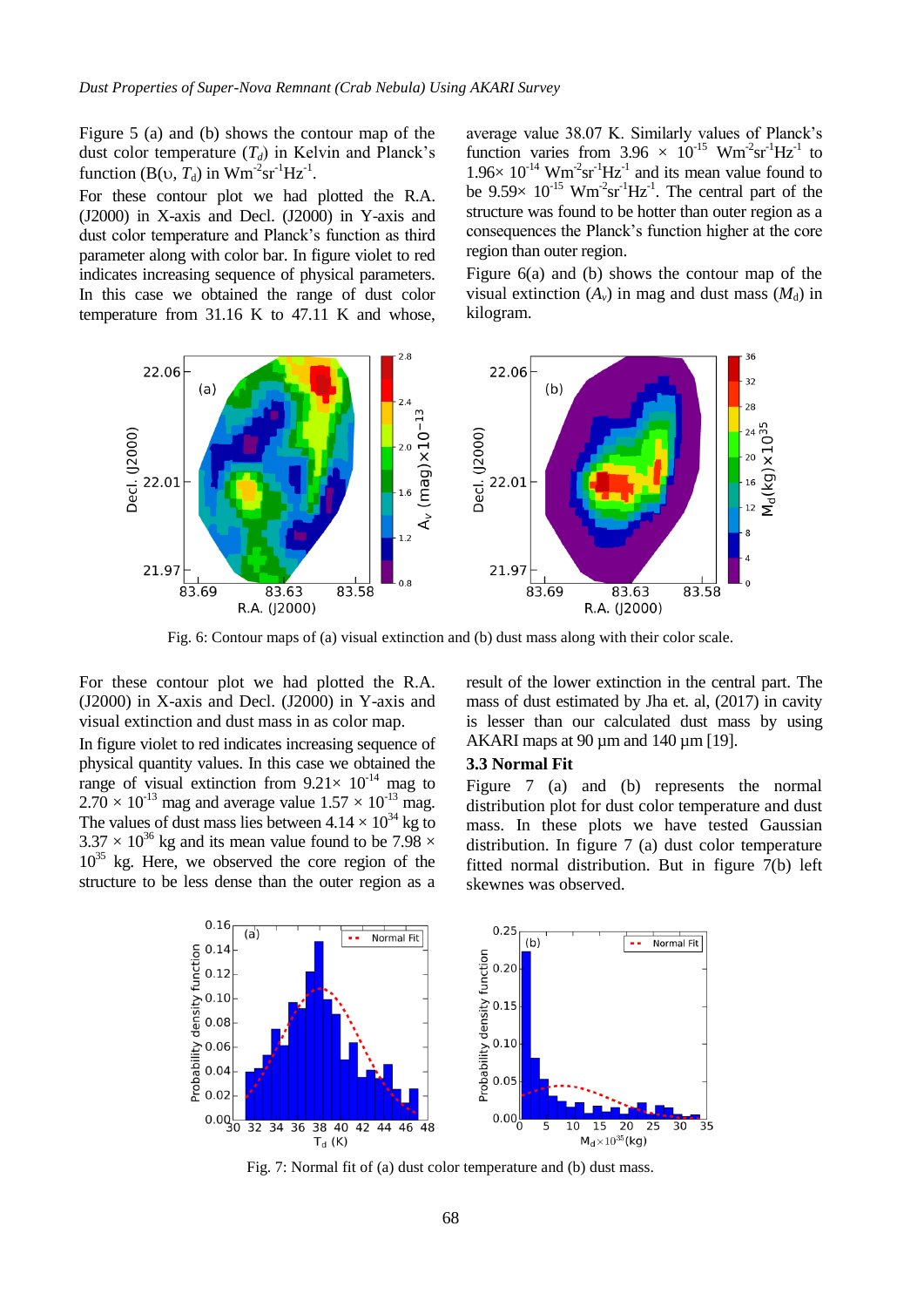These two plots give the phenomena of inverse trend between dust mass and dust color temperature.

### **3.4 Visual Extinction**



Fig. 8: Correlation between between dust color temperature and visual extinction.

Figure 8 represents the correlation between the dust color temperature and visual extinction around remnant structure. In this case we obtained the best fitted line as:

$$
T_{\rm d} = -0.57 \, Av + 47.05\tag{15}
$$

Here, we obtained the negative correlation between them which yield the correlation coefficient value as  $R^2$  = -0.59. It shows the inverse relation between temperature and extinction.

Figure 9 shows the relation between relative flux density and wavelength at WISE 12  $\mu$ m, 22  $\mu$ m, IRIS 60  $\mu$ m, 100  $\mu$ m and AKARI 90  $\mu$ m and 140  $\mu$ m. At wavelengths 12  $\mu$ m to 90  $\mu$ m the value of the maximum and minimum relative flux density is found to decrease with an increase in wavelength. But after wavelength 90  $\mu$ m it shows almost constant value of relative flux density.



Fig. 9: Relative flux density versus wavelength.

### **4. CONCLUSIONS**

We have studied the dust distribution around the supernova remnant using FITS from the Sky View Virtual Observatory of AKARI map with the data reduction software Aladin v11.0 and other supporting programs. We conclude our results as follows:

- The flux density is higher around the middle part of the selected structure. The minimum and maximum flux densities at 90 µm are 23.89  $MJysr<sup>-1</sup>$  and 177.01  $MJysr<sup>-1</sup>$  where as at 140  $\mu$ m its value are  $55.01$  MJysr<sup>-1</sup> to 145.94 MJysr<sup>-1</sup>.
- The dust color temperature lies in the range 31.16 K to 47.11 K with average value 38.07 K. Similarly values of Planck's function lies between  $3.96 \times 10^{-15}$  Wm<sup>-2</sup>sr<sup>-1</sup>Hz<sup>-1</sup> to  $1.96 \times 10^{-14}$  $Wm<sup>-2</sup>sr<sup>-1</sup>Hz<sup>-1</sup>$  with mean value 9.59 $\times$  10<sup>-15</sup> Wm  $2$ sr<sup>-1</sup>Hz<sup>-1</sup>.
- The value of visual extinction varies from  $9.21\times$  $10^{-14}$  mag to  $2.70 \times 10^{-13}$  mag.
- The dust mass lies in the range  $4.12 \times 10^{34}$  kg and  $3.37 \times 10^{36}$  kg, its mean value found to be 7.98  $\times$  10<sup>35</sup> kg with total dust mass of the nebular structure is found to be  $6.11 \times 10^{39}$  kg  $(3.07 \times 10^9 \,\rm M_{\odot})$ .

### **ACKNOWLEDGMENTS**

We are grateful to the anonymous referee for their constructive criticism. We thank the Sky View Virtual Observatory, the AKARI Survey, the SIMBAD database, the Gaia Archive, and Central Department of Physics, Tribhuvan University. One of the authors, DRU acknowledges University Grants Commission of Nepal for SRDI-75/76 S T 11 funds.

### **REFERENCES**

- [1] Bethe, H. A. Supernova mechanisms. *Reviews of Modern Physics*, **62**(4): 801 (1990).
- [2] Ferriere, K. M. The interstellar environment of our galaxy. *Reviews of Modern Physics*, **73**(4): 1031 (2001).
- [3] Clark, D. H. & Stephenson, F. R. *The historical supernovae*. Elsevier (2016).
- [4] Kiss, C.; Moór, A. & Tóth, L. V. Far-infrared loops in the 2nd Galactic Quadrant. *Astronomy & Astrophysics*, **418**(1): 131-141 (2004).
- [5] Könyves, V.; Kiss, C.; Moór, A.; Kiss, Z. T. & Tóth, L. V. Catalogue of far-infrared loops in the Galaxy. *Astronomy & Astrophysics*, **463**(3): 1227-1234 (2007).